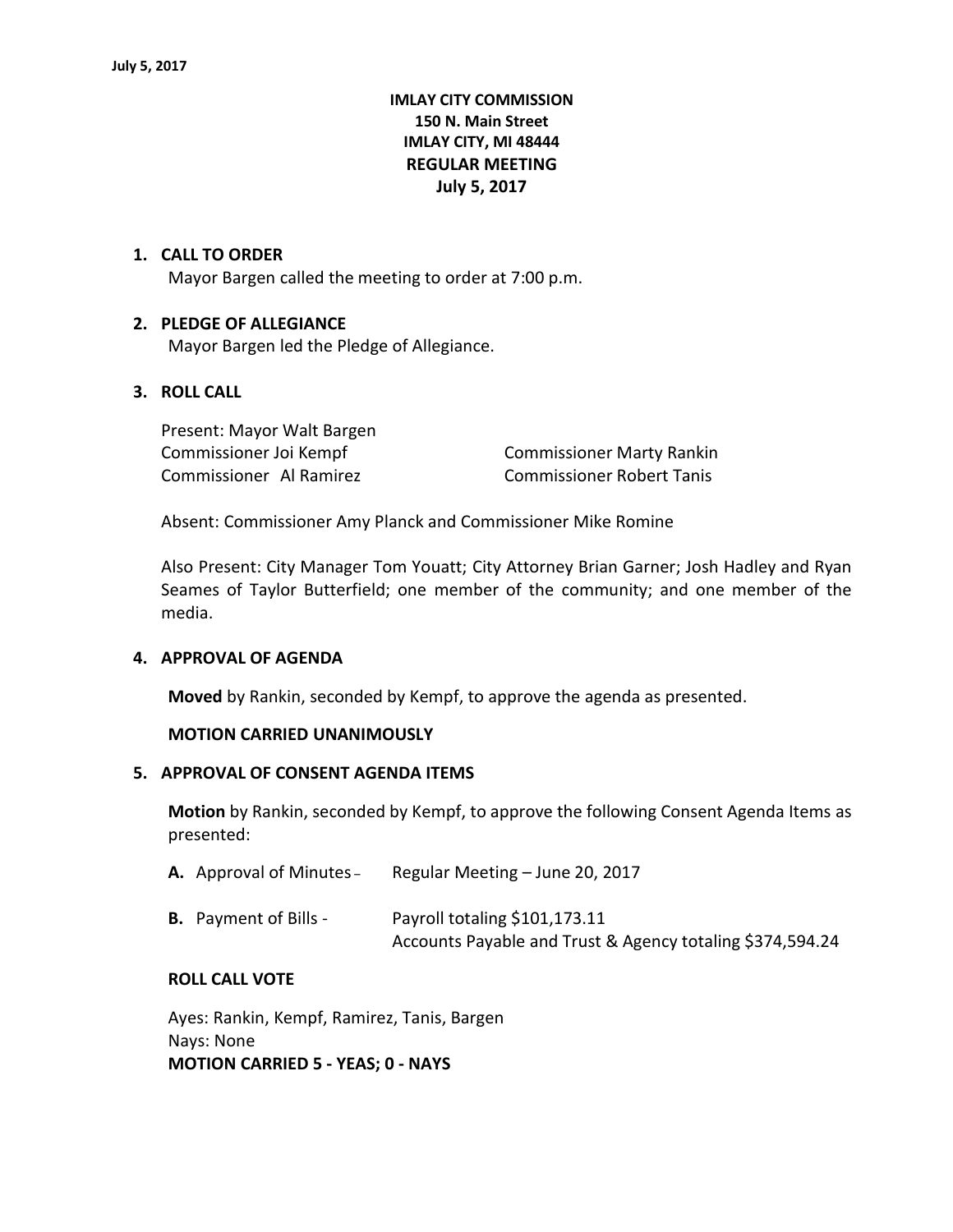# **6. CITIZENS FROM THE FLOOR**

Alan Rosenbalm, Imlay City, addressed the Commission to relay that he is in favor of slowing the traffic on M-53 but is concerned over the mixed messages sent by the electronic speed sign when it is set to a speed other than the posted speed. Mr. Rosenbalm also informed the Commission that Imlay City Community Schools is considering the placement of a sinking fund millage proposal on the November ballot and he had indicated to the school that a lot of expectations are being placed on the Imlay City residents and the City has its own ballot issues. Additionally, Mr. Rosenbalm stated his concerns that Michigan could follow other states such as Illinois and New Jersey into a financial crisis that could trickle down to grant funding and revenue sharing.

Mayor Bargen responded that Michigan might have been comparable to the current situation in Illinois about eight years ago, with much improvement to the economy since then. Mayor Bargen also thanked Mr. Rosenbalm for his comment regarding the school sinking fund millage, as the City may consider a public safety millage in the future.

City Attorney Brian Garner announced that Taylor Butterfield is growing and introduced Josh Hadley as the firm's new municipal attorney, and Ryan Seames as the firm's new legal intern.

# **7. OLD BUSINESS**

### **A. Change Order #2 – Improvements to Water System Controls**

City Manager Tom Youatt presented a letter of recommendation from ROWE Professional Services Company for Commission approval of Change Order #2 for the Meter Pit Project in the amount of \$6,929.25. Youatt explained that the extra work was required for the optimal operation and efficiency of the SCADA equipment. Youatt added that Change Order #2 also serves to extend substantial completion from December 9, 2016 to June 7, 2017 due to PRV backorders.

**Motion** by Rankin, seconded by Kempf, to approve Change Order No. 2 to the Meter Pit Project for Boddy Construction Co. Inc. in the amount of \$6,929.25, as presented.

### **ROLL CALL VOTE**

Ayes: Kempf, Ramirez, Tanis, Rankin, Bargen Nays: None **MOTION CARRIED 5 - YEAS; 0 – NAYS**

### **B. Scrap Tire Market Development Grant Agreement (FY2017)**

City Manager Tom Youatt presented the Scrap Tire Grant Agreement from the DEQ for a 50% match of the \$310,000.00 project costs to mill and resurface Capac Road from M-53 west to Almont Avenue and north on Fairgrounds Road to the City limits. Youatt noted that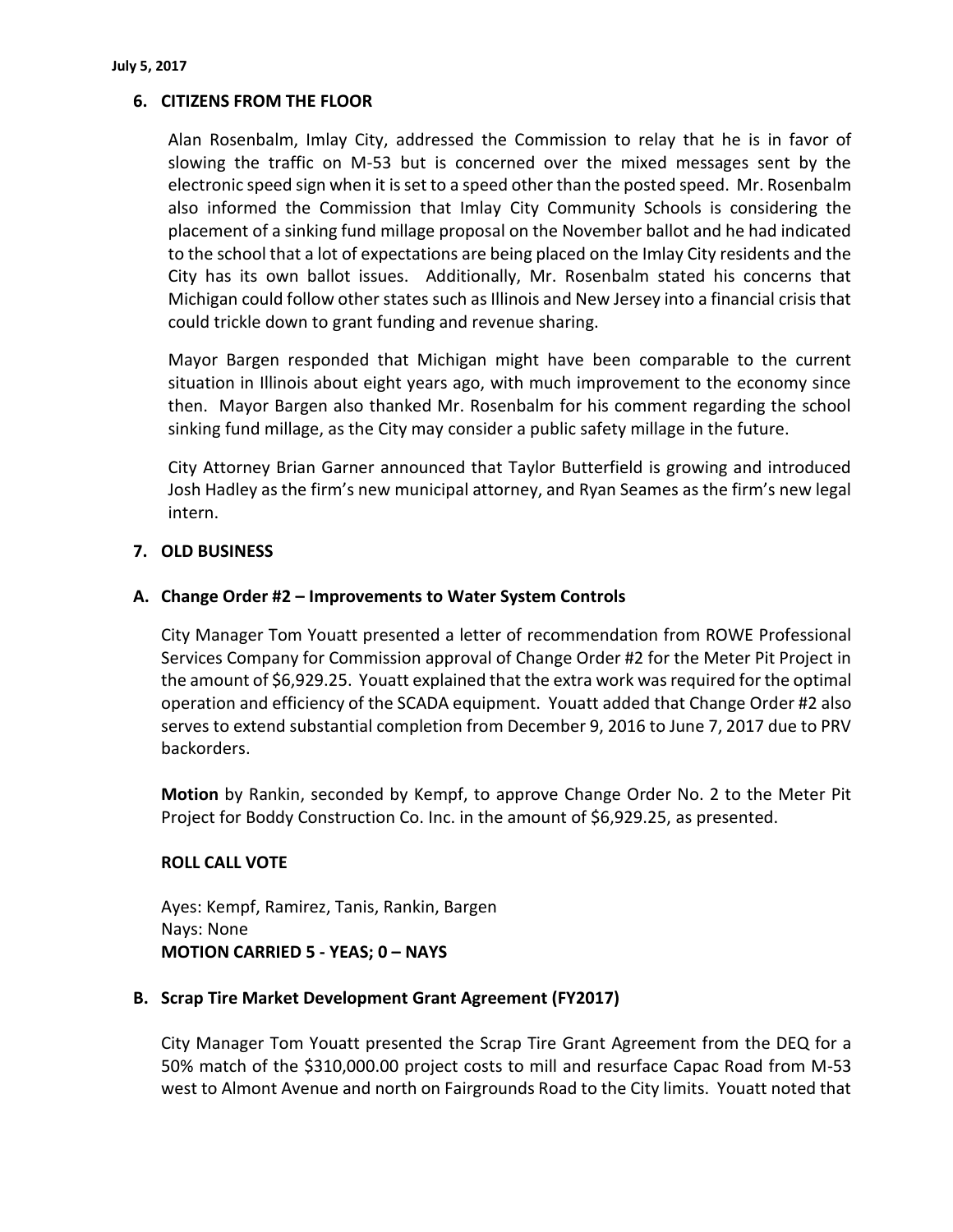Commission approval was required for the agreement, along with authorization for him to execute it.

Mayor Bargen inquired as to whether a road diet would be implemented in this area with the incorporation of bike lanes. City Manager Tom Youatt responded affirmatively.

**Motion** by Tanis, seconded by Ramirez, to approve the FY2017 Scrap Tire Market Development Grant Agreement between the City and MDEQ, and authorize City Manager Tom Youatt to sign.

# **ROLL CALL VOTE**

Ayes: Kempf, Ramirez, Tanis, Rankin, Bargen Nays: None **MOTION CARRIED 5 - YEAS; 0 – NAYS**

#### **8. NEW BUSINESS**

### **A. MERS Actuarial Valuation Report**

City Manager Tom Youatt reported that the MERS Actuarial Valuation Report for December 31, 2016 had been received with disappointing results. Youatt reported that the City's funding percentage had gone down from 67% to 65%, even though the City had made an additional \$100,000.00 contribution in December 2016. Youatt discussed some reasons for the declining funding percentage, noting three retirements in 2016 as the main reason for the decline. Youatt explained that the extra contribution had essentially been absorbed by the additional necessary pension payments and noted the good news that there are likely to be no further retirements for a few years.

Some discussion took place among the Commission regarding the financial impact of the MERS payments to the City, the similar situation experienced in other municipalities statewide, and the impacts of moving to a lesser retirement plan for new hires. Mayor Bargen noted that this topic would be part of the discussion with the City's Financial Advisor and reiterated the importance of maintaining fund balance for grant match dollars.

### **B. Set July Board of Review Date**

City Manager Tom Youatt explained the requirement to hold a July Board of Review and for the Commission to set the date and time of the meeting. Youatt relayed the recommendation of City Assessor Nathan Hager that the meeting be set for July 18, 2017 at 12:00 p.m.

**Motion** by Ramirez, seconded by Tanis, to set the July Board of Review Meeting for July 18, 2017 at 12:00 p.m.

#### **MOTION CARRIED UNANIMOUSLY**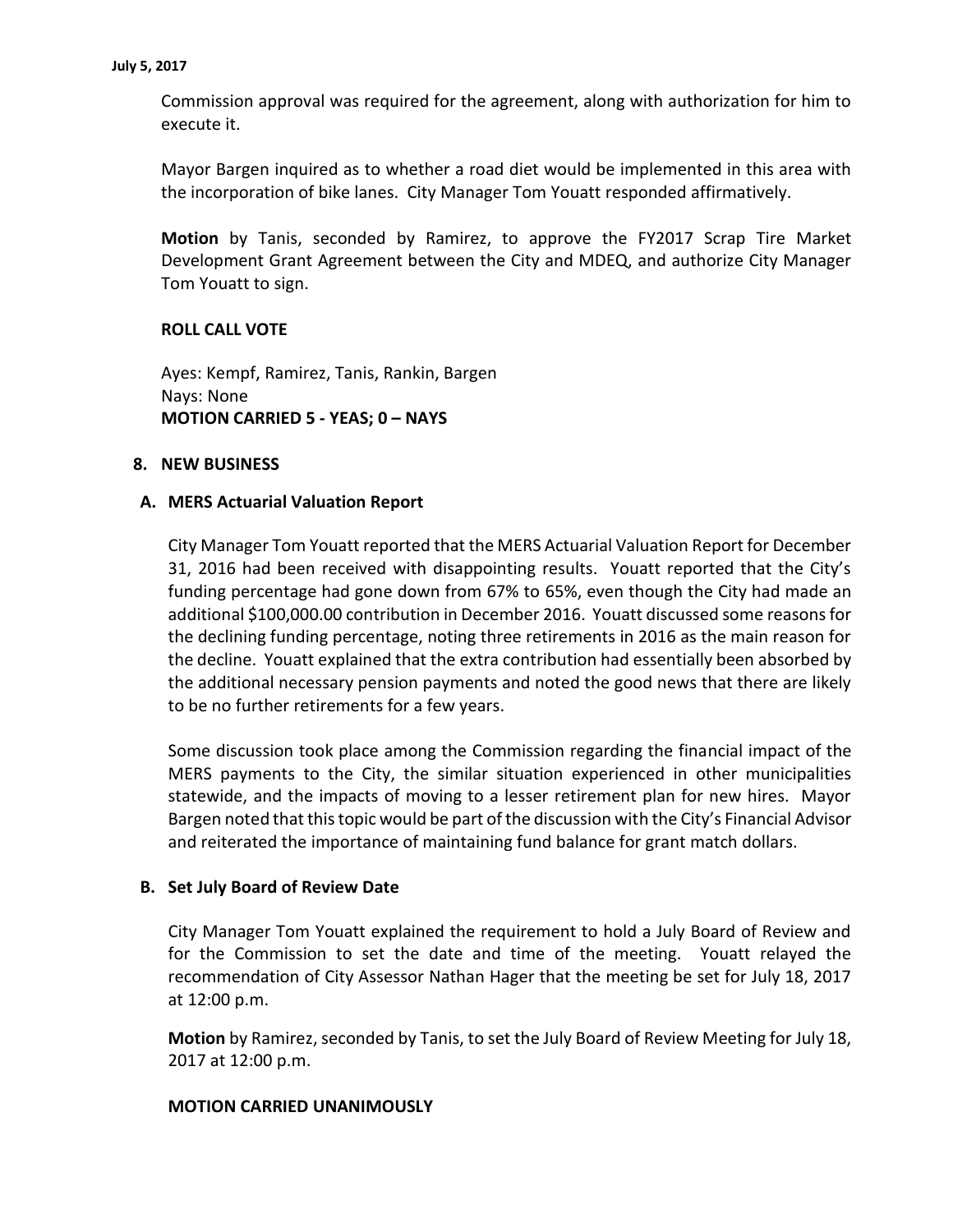# **9. MANAGER'S REPORT**

Additional information was attached to the packet.

City Manager Tom Youatt reported that City Hall has been busy with Treasurer Nicole Frost generating and distributing 2017 summer tax bills and with Utility Bills due today. Youatt reported that the M-53 Road Diet was favorably discussed in a local editorial and feedback thus far has very positively relayed that traffic flow is better, safer and is not getting backed up. Youatt added that the M-53 Road Diet could be further improved by adding a right turn only to the right northbound lane of M-53 at Old M-21 and with the incorporation of additional signage or striping at the origin of the lane reconfiguration. Youatt noted excellent collaboration with MDOT on the project. Youatt reported that design engineering is underway on the M-53 Gateway Project and he is hoping to complete the project this fall.

Commissioner Ramirez noted that the M-53 lane reconfiguration is a big step in the right direction and agreed that it could be improved by adding the right turn only lane at M-53 and Old M-21 as an additional safety measure. Commissioner Rankin noted that the real test was last weekend with the holiday traffic, but there proved to be a smooth transition and it has served to slow the traffic.

City Manager Tom Youatt requested input from the Commission regarding limiting the amount of time a fireworks vendor can be set up prior to the Fourth of July holiday. Some discussion took place regarding the allowable times that fireworks can be ignited surrounding the holiday and the complaints received due to noise and safety concerns. City Attorney Brian Garner noted that a limitation of the length of time vendors could be set up within the City could be applied uniformly to all vendors.

City Manager Tom Youatt provided notice of MML Convention 2017 taking place in Holland from September  $13 - 15$ , 2017 and encouraged Commissioners to notify him of their interest in attending this worthwhile event. Mayor Bargen noted that Imlay City is applying for a Community Excellence Award for the DDA Art in Action project and inquired as to whether this was the convention where it would be awarded if successful. Youatt responded it is.

### **10. OTHER BUSINESS**

Commissioner Ramirez reported he had met the new part-time Police Officer Cevin Brown and was very pleased with the experience he brought to the department. Commissioner Ramirez inquired as to how many applications were received for the position. City Manager Tom Youatt responded that 8 to 10 applications had been received, noting Officer Brown's experience with LCSD and MSP. Youatt noted additional new hires including part-time Police Department Administrative Assistant Melissa Anglebrandt and Code Enforcement Officer Dave Eady as well qualified, excellent hires.

Commissioner Ramirez noted that the Police Department will likely experience a number of retirements in four to five years and, as a citizen, he would like to see the new hires spend some time with the full-time officers before they retire, so as to not waste the experience the City has now. City Manager Tom Youatt noted an increase in staff and budget would be needed so the new employees can learn from the experienced ones.